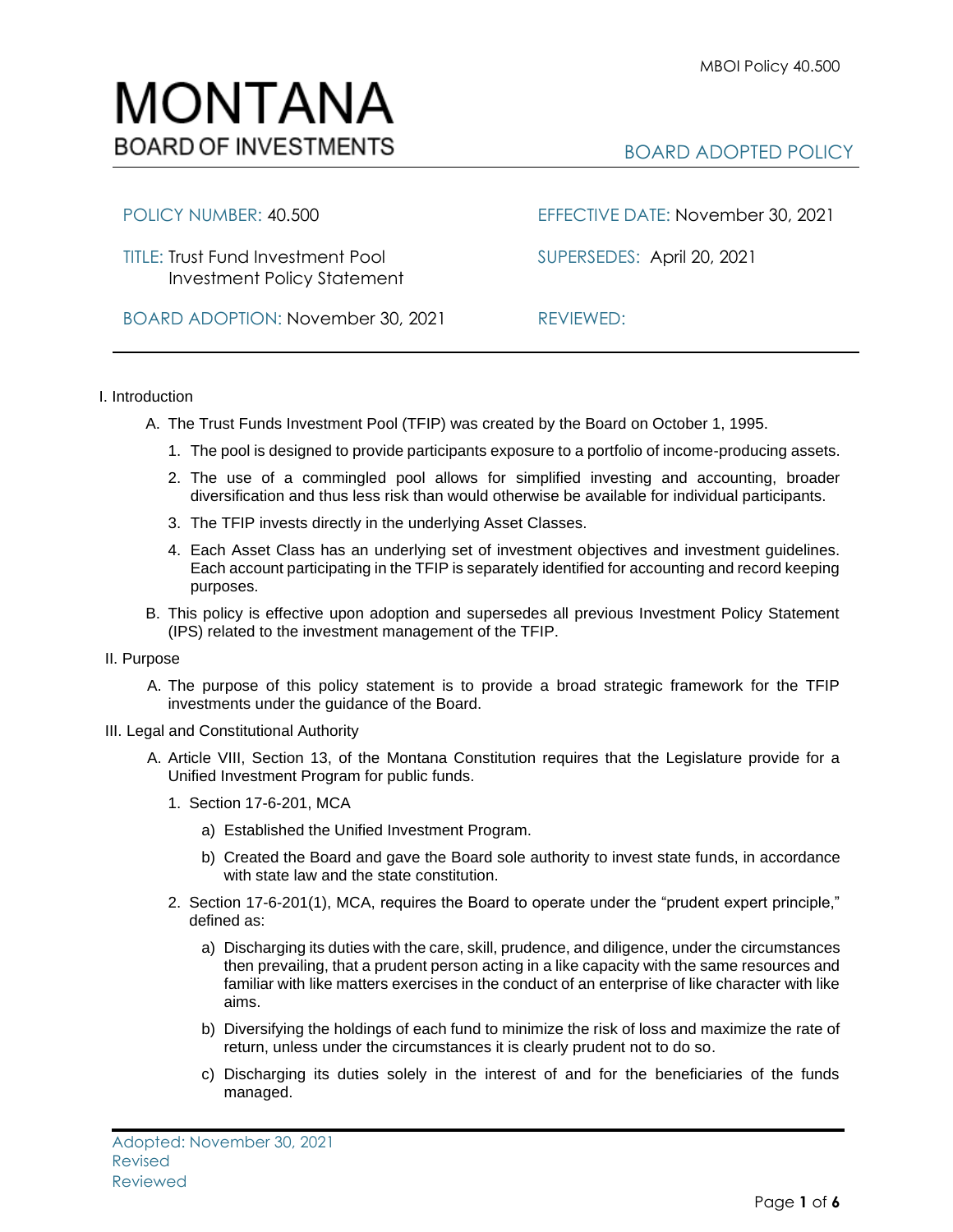- 3. The Board, as the investment fiduciary, is responsible for establishing the investment parameters for the TFIP.
- IV. Strategic Investment Objectives
	- A. The Board's primary objective is to provide investment income to participants.
	- B. The Board's secondary objective is to achieve the highest level of investment performance.
	- C. Both objectives must be compatible with the Board's risk tolerance and prudent investment practices.
	- D. The Board seeks to maintain a long-term perspective in formulating and implementing investment policies and evaluating investment performance.
- V. Time Horizon
	- A. The Board expects to meet or exceed these objectives over a long-term investment horizon.
		- 1. Over shorter periods, the anticipated market volatility, and specific actions, including risk mitigation efforts of the Board, may lead to unfavorable but expected deviation from the objectives.
- VI. Performance Measurement
	- A. Success in achieving these objectives will be measured by comparing the risk and return of the account to the:
		- 1. Bloomberg/Barclays U.S. Aggregate Bond Index (IG fixed income).
		- 2. NCREIF ODCE Index (real estate).
		- 3. Bloomberg Barclays US High Yield two percent (2%) Issuer Cap Index (Non-Core fixed income).
	- B. Each weighted proportionately to the portfolio's holdings.
	- C. Performance results will be monitored and evaluated quarterly.
	- D. Success in achieving the objective will be measured on a three (3) year, five (5) year, and ten (10) year annualized basis.
	- VII. Roles and Responsibilities
		- A. Board of Investments
			- 1. The Board is responsible for approving the IPS for the TFIP and has the authority to manage the TFIP as it considers prudent.
				- a) Subject to such limitations as contained in law and the Constitution.
			- 2. The Board reviews this document periodically and approves any changes to the policy as needed.
		- B. As described in the Board of Investments Governance Manual, to execute the day-to-day duties required to carry out the Board's mission, the Board delegates authority to the:
			- 1. Executive Director.
			- 2. Chief Investment Officer (CIO).
			- 3. Other Staff.
		- C. Executive Director
			- 1. The Executive Director is empowered by the Board to sign any and all documents required to conduct Board business
				- a) Unless there are specific written policies or instructions from the Board to the contrary.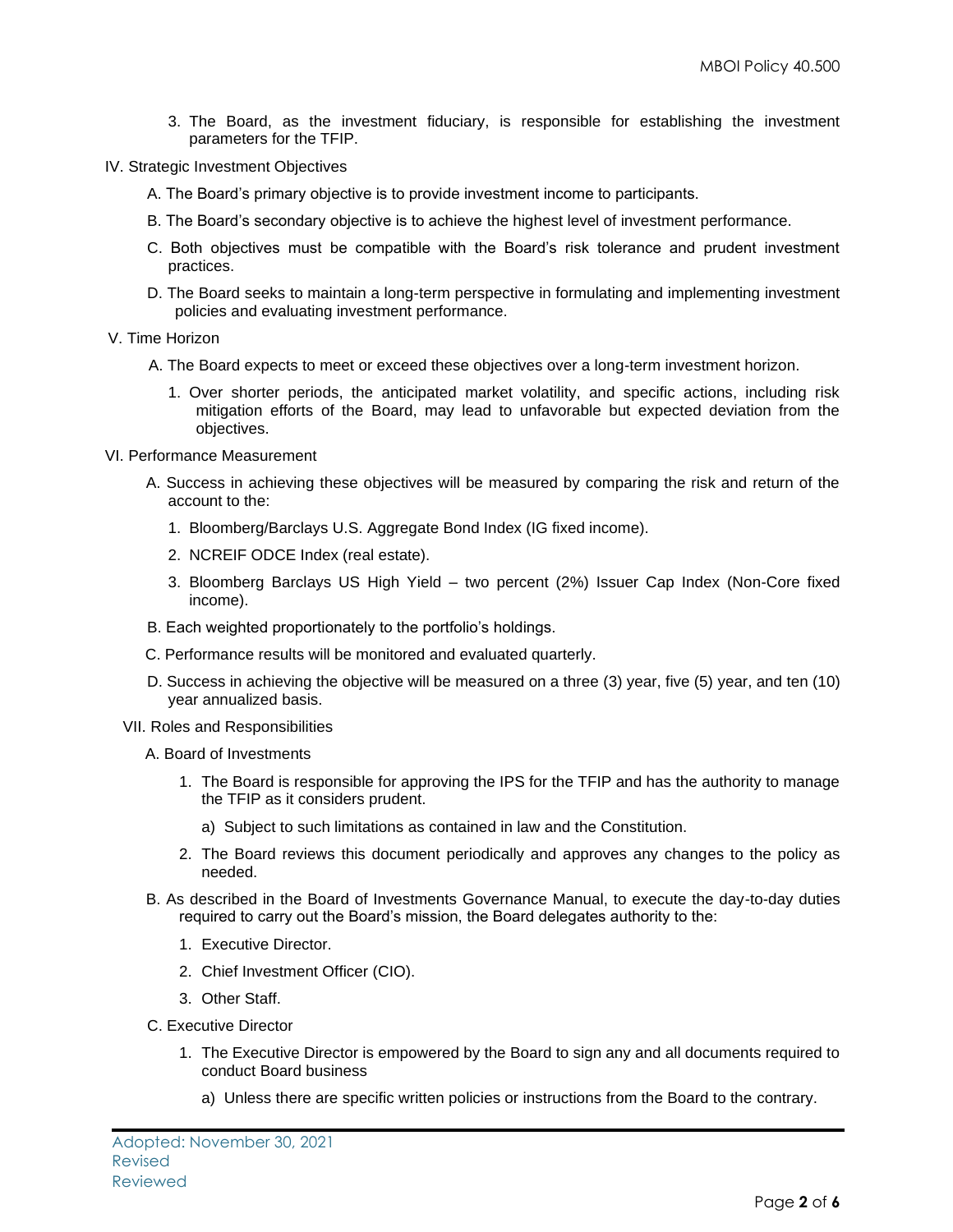- 2. The Executive Director is responsible for the:
	- a) Oversight of the TFIP.
	- b) Establishment of the financial reporting procedures.
	- c) Collection and reporting of all income.
- D. Chief Investment Officer
	- 1. The CIO is empowered by the Board to serve as the principal staff person responsible for overseeing the investment activities under the Board's jurisdiction in compliance with the Board's policies.
	- 2. The CIO, with the support of other staff, is responsible for recommending investment policy changes for Board approval.

#### E. Staff

- 1. The staff is responsible for:
	- a) Managing day-to-day operations and delegating work to external resources as appropriate.
	- b) Monitoring allocations and overseeing all investment manager due diligence activities and recommending changes to the CIO.
	- c) Monitoring and reporting to the Board the performance of each asset class and the individual managers' performance.
	- d) Informing the Board of any new managers or terminations.
	- e) Reporting any deviations from the IPS to the Board.
- F. Investment Consultant
	- 1. The investment consultant assists the CIO and Staff with policy recommendations and provides advice to the Board.
	- 2. The investment consultant shall provide assistance to staff as requested in conjunction with the management of all separate accounts.
- G. External Managers
	- 1. Managers are responsible for all aspects of portfolio management as set forth in the contract specific to each manager.
	- 2. Managers must communicate with staff as needed, regarding investment strategies and results.
	- 3. Managers must also cooperate fully with:
		- a) Staff regarding administrative, accounting, and reconciliation issues.
		- b) Any requests from the investment consultant and the master custodian.
- VIII. Strategic Asset Allocation
	- A. The current asset allocation ranges for the TFIP are in Policy 40.501 of the Governance Manual.
	- B. The asset allocation ranges are subject to change as modifications are adopted by the Board, at which time Policy 40.501 of the Governance Manual will be revised to reflect these changes.
- IX. Rebalancing
	- A. The actual asset allocation mix may deviate from time to time from the approved asset allocation ranges due to financial market performance, cash flows, and manager performance.
	- B. Material deviations from the asset allocation ranges can alter the expected return and risk of the separate accounts.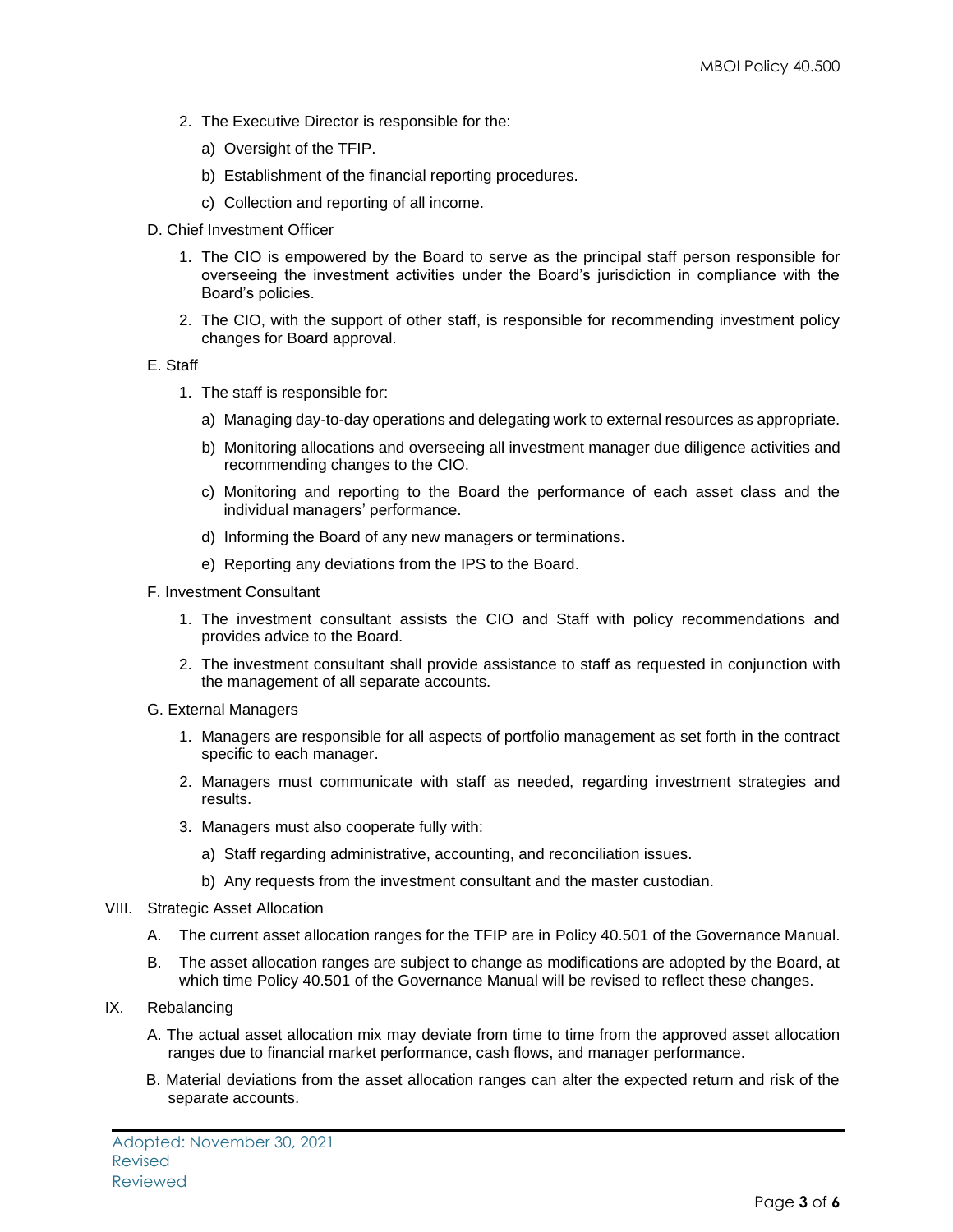- C. Rebalancing to remain within the Board-approved allocation ranges is delegated to staff in consultation with the CIO and the Executive Director.
- D. Any necessary rebalancing will be made in a timely manner and will take into consideration associated costs and current market conditions.
- X. Risk Management
	- A. Evaluation of Investment Managers
		- 1. The Investment Manager Evaluation Policy is a distinct policy that is regularly reviewed and updated separate from the IPS because staff utilizes the Investment Manager Evaluation Policy to oversee and manage other assets in addition to the TFIP assets.

#### B. Liquidity

- 1. Many participants in the TFIP spend the income generated from their holdings.
- 2. The total liquidity needs for the TFIP are generally low and participant capital is not expected to change dramatically on short notice.
- 3. Illiquidity risk still needs to be monitored and managed by staff on a regular basis to ensure that:
	- a) Assets are not required to be sold too quickly, or at an unfavorable time, and potentially at a discount to fair value to meet the cash needs of pool participants.
		- (1) A significant percentage of the investment in Core Real Estate is considered illiquid.
		- (2) Due to the limited liquidity of these assets, it will typically be impractical to fund participant cash needs or correct deviations from policy ranges through the purchase or sale of these assets.
- 4. The investments held in Investment Grade and High Yield Fixed Income are categorized as publicly traded securities.
	- a) In "normal market" conditions many of the underlying assets can be liquidated in a relatively short period to accommodate both expected and unexpected withdrawals as well as any repositioning of the asset allocation to stay within approved ranges.
- C. Monitoring/Reporting Transparency
	- 1. Managers shall submit periodic reports to facilitate Staff's monitoring of the Managers' conformance to investment restrictions and performance objectives.

2. Staff shall provide regular reporting to the Board regarding the asset allocation and performance of the TFIP to confirm these items are known and adhere to all IPS requirements and expectations.

- D. Leverage
	- 1. Leverage is a significant risk factor.
	- 2. Investment managers may utilize leverage only when permitted in the manager's investment guidelines approved by Staff.
	- 3. Staff shall monitor the use of leverage and its impact on risk and return.
	- 4. The use of derivative securities can generate additional leverage even if the derivative is being used to reduce the risk in other investments.
	- 5. Investment managers may only use derivatives when permitted in the manager's investment guidelines approved by Staff.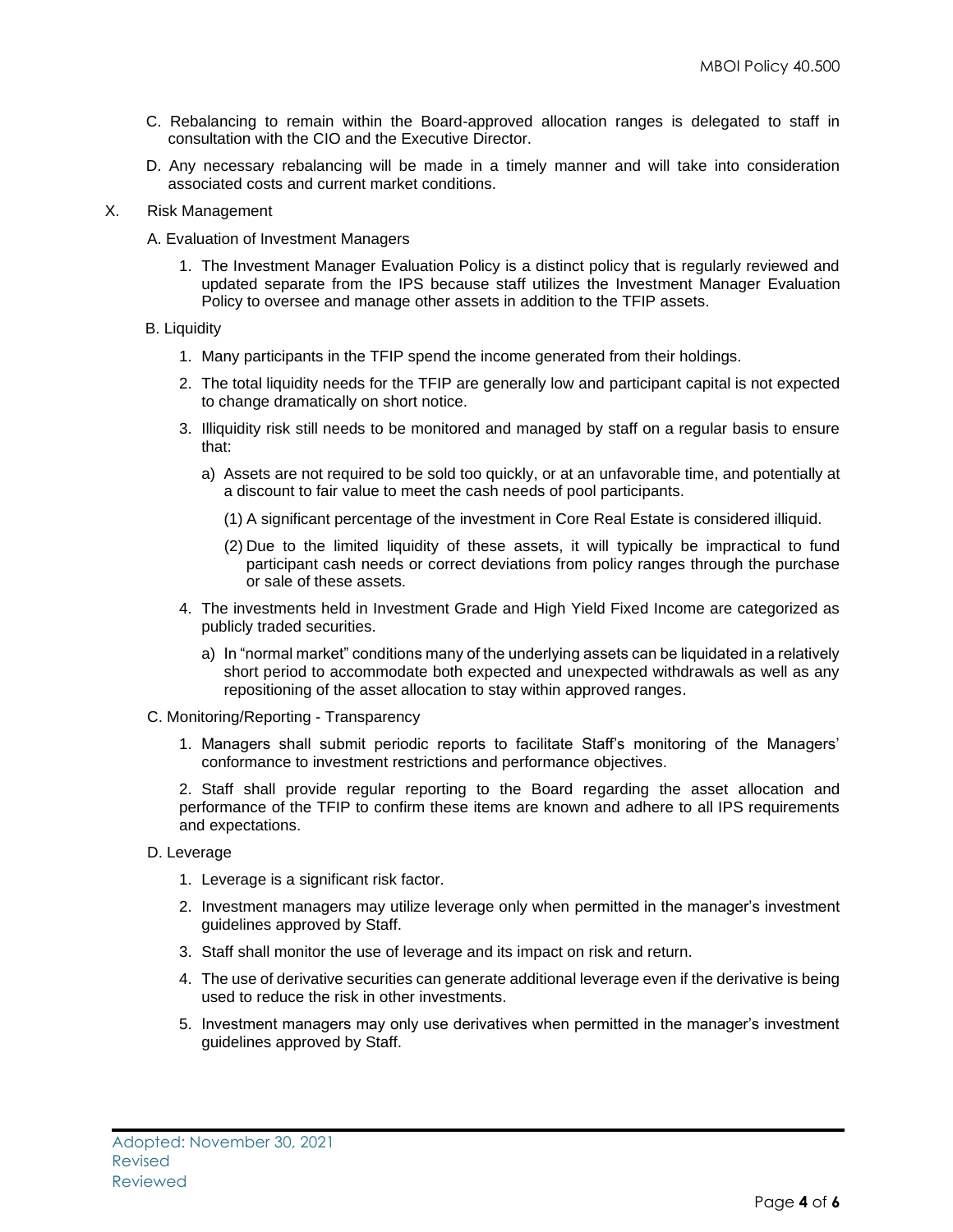- E. Cash Investments
	- 1. Cash investments held within the TFIP entail an element of credit risk.
	- 2. Only approved cash investment vehicles are permitted. These include:
		- a) Any cash vehicle at the Custodial Bank.
		- b) Short-term Investment Pool (STIP).
		- c) Any SEC-registered money market funds which specifically address credit risk in their respective investment guidelines.
- XI. Securities Lending
	- A. Section 17-1-113, MCA, authorizes the Board to lend securities held by the state.
	- B. The Board may lend its publicly traded securities through an agent, to other market participants in return for compensation.
	- C. Currently, through an explicit contract, the state's Custodial Bank, manages the state's securities lending program.
	- D. The Board seeks to assess counterparty and reinvestment risk, associated with each aspect of its securities lending program.
	- E. The Board requires borrowers to maintain collateral at one-hundred two percent (102%) for domestic securities and one-hundred five percent (105%) for international securities.
		- 1. To ensure that the collateral ratio is maintained, securities on loan are marked to market daily and the borrower must provide additional collateral if the value of the collateral falls below the agreed-upon ratio of over-collateralization.
		- 2. In addition to the strict collateral requirements imposed by the Board, the credit quality of approved borrowers is monitored continuously by the contractor.
	- F. Staff or the investment manager may restrict a security from the loan program upon notification to the Custodial Bank.
	- G. Staff will monitor the securities lending program and will periodically report to the Board on the status of the program.
	- H. The Board's participation in securities lending may change over time given account activity, market conditions and the agent agreement.
- XII. Exercise of Shareholder Rights
	- A. Proxy Voting
		- 1. Article VIII, Section 13 of the Montana Constitution requires that "no public funds shall be invested in private corporate capital stock" with the exception of public retirement system and state compensation insurance fund assets. Therefore, the TFIP does not participate in proxy voting.
	- B. Class Action Litigation
		- 1. Claims under state and federal securities laws arising out of losses on securities under the Board's management are assets subject to the Board's fiduciary duty of prudent management. The Board shall take reasonable, cost-effective steps to identify, pursue and collect upon claims under securities laws for losses suffered by the Board on its investment. Accordingly, the Board maintains a detailed litigation policy, including process steps, outlined in Policy 10.250 of the Governance Manual.